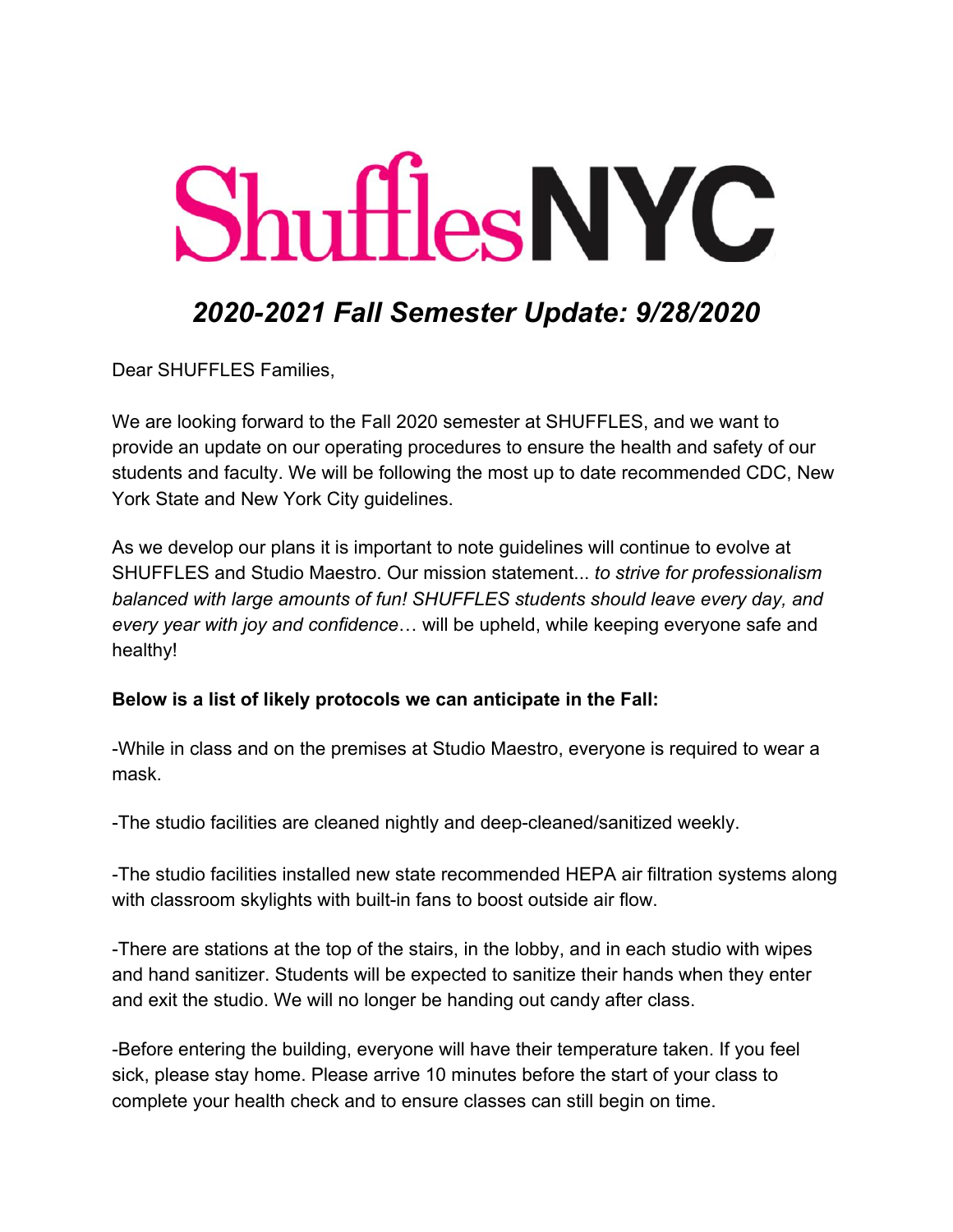-The lobby will not be open to the public. Parents can drop off and pick up students at the 68th Street door. Younger students will be escorted by SHUFFLES staff to meet their caregiver.

-Dressing rooms will not be open; please arrive for your SHUFFLES classes already dressed in uniform. Bathrooms will be open to one person at a time.

-Drinking fountains will remain closed. Please bring a full water bottle with a straw to class.

-Capacity in each studio will be restricted to avoid crowding and specific dancing locations will be marked on the floor to adhere to social distancing guidelines. If your class size exceeds the new recommended physical capacity guidelines, you may be asked to rotate weekly between the studio and the online class format.

- Any/All singing must be done while wearing a mask as well as a face sheild.

### -**All classes will be offered both in the studio and online.**

-Private voice lessons will remain online. Private dance lessons may be scheduled in the studio or online.

At any point, we may need to switch to a fully online schedule.

We look forward to seeing our SHUFFLES community soon!

Please let us know if you have any questions.

Sincerely, Gail P. Crutchfield Founder and Executive Artistic Director